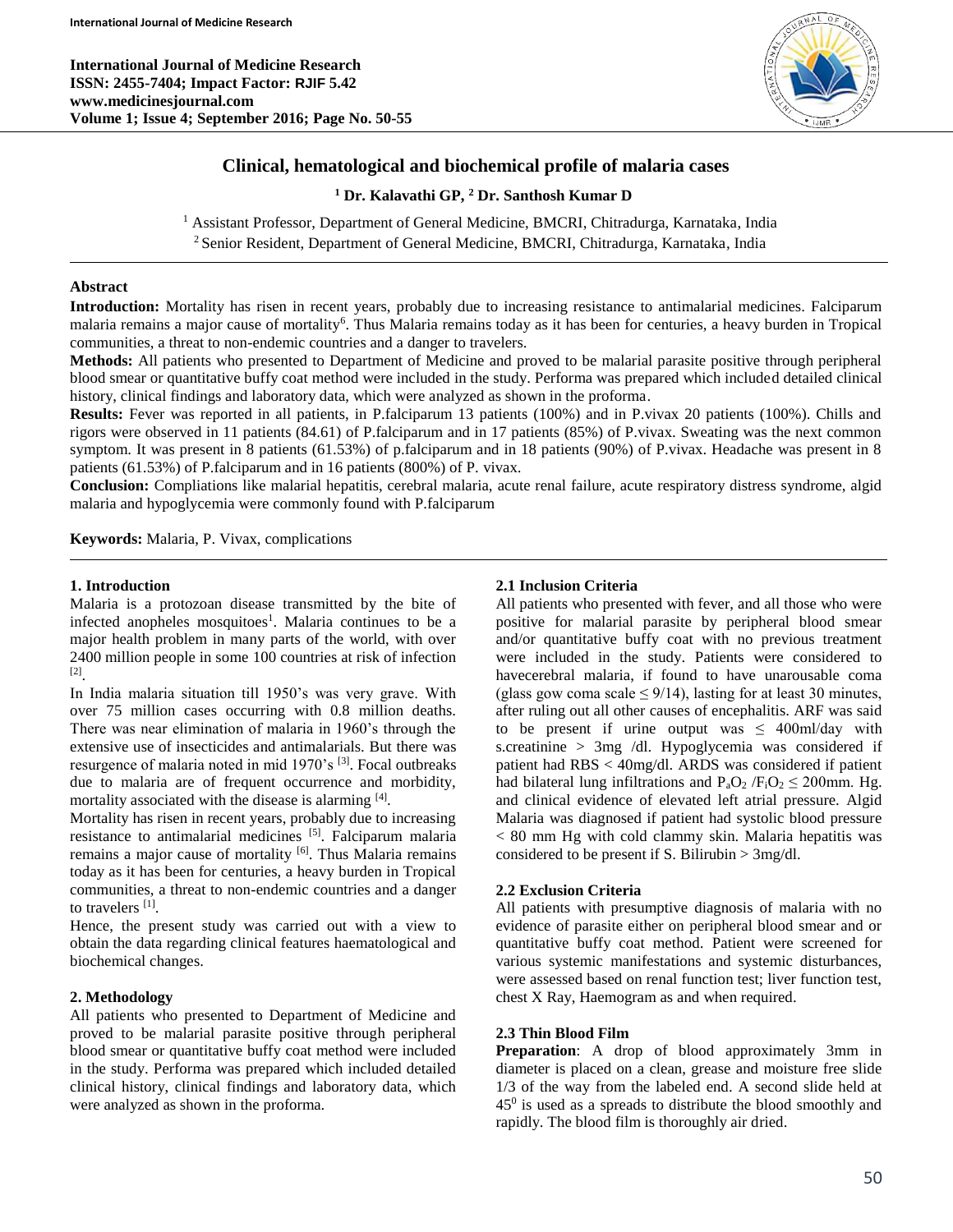Six drops of Leishman's stain is placed on the blood smear and it is spread over the film, which acts as initial fixative.

The stain is allowed to fix the smear for approximately three to five minutes and then add 12 to 15 drops of buffer,  $P<sup>H</sup>$  7.2 and mix on slide.

The smear is allowed to stain for 7-100 min, then wash with buffer at  $P<sup>H</sup>$  7.2 The slide is air dried in a vertical position.

Optimal morphology of malaria parasite is obtained in the lower  $1/3$  of the smear where red blood cells are just overlapping.

The thin blood film is examined under oil immersion microscopy, with X-100 objective.

### **2.4 Thick Blood Film**

**Preparation**: Approximately 5ml of blood placed on a clean slide with an applicator stick and is quickly distributed to make an even thick film about 1cm<sup>2</sup>. The thick film is air dried [without heating the slide] in a horizontal position. Slide is dehemoglobinised by putting in distilled water for 5- 100 and again air dried.

Leishman stain is applied to the unfixed thick smear and stained for 10minutes, washed in tap water or buffered water, P<sup>H</sup> 7.2. The film is then air sried in a rack.

### **2.5 Examination**

Macroscopically the thick film is light blue and semitransparent. It is examined with a X 100 oil immersion objective.

The thick film will reveal white blood cells and platelets but no RBD's at they are lysed during the staining process. It is more difficult to differentiate the species of malaria as the red cells characteristics [eg. Stippling] are usually absent. Therefore for final species identification thin films are used. QBC method [Beckton Dickinson]

# **3. Method**

1. The QBC capillary tube is filled with blood.

2. The tube is rolled back and forth for 5sec to mix the blood with the contents of the tube.

3. Using forceps, a float is inserted in the capillary tube and then the tube is capped.

4. The tube is centrifuged for 5min at 2,500 r.p.m.

5. The tube is removed from the centrifuge, placed in the para viewer and viewed under UV illumination using oil immersion. Under UV illumination the acridine orange staining parasite DNA fluoresces. The nuclei smaller and more compact than nuclei of leucocytes and the cytoplasm appears orange red compared to the bright green nucleus of the lecocytes. Presence of malarial pigment [brown colour] is also detected here.

# **4. Results**

Totally 35 cases of Malaria admitted to Basappa Memorial Hospital Mysore, who met the inclusion criteria were studied.

**Table 1**

| танс т             |            |                              |                   |  |  |  |  |  |
|--------------------|------------|------------------------------|-------------------|--|--|--|--|--|
| <b>PBS</b>         | <b>OBC</b> | <b>Total Case</b>            | <b>Percentage</b> |  |  |  |  |  |
| Positive           | Positive   | 25                           | 71.42             |  |  |  |  |  |
| Negative           | Positive   |                              | 22.85             |  |  |  |  |  |
| Positive           | Negative   |                              | 5.71              |  |  |  |  |  |
|                    |            | Chi-square=24.40; P<.000 (S) |                   |  |  |  |  |  |
| Total QBC positive | 33         | 94.28                        |                   |  |  |  |  |  |
| Total PBS positive | 27         |                              | 77.14             |  |  |  |  |  |

The above table shows total number of malaria positive cases by QBC method and by PBS method. Totally 33 cases were found to be positive by QBC method and 27 positive cases by PBS method, out of 35 cases studied.

Significantly higher number of cases (71.42%) were observed in both positivity for PBS and QBS. This was followed by – ve and +ve of PBS and QBC (22.85%), and least were found in +ve and –ve for PBS and QBC together (5.71%). Further chi-square test revealed a significant difference among these frequencies.

|                   | Table 2     |                   |
|-------------------|-------------|-------------------|
| <b>Species</b>    | No of cases | <b>PERCENTAGE</b> |
| Pv                | 20          | 57.14             |
| Рf                | 13          | 37.14             |
| Mixed (Pf and Pv) |             | 5.72              |

Out of 35 cases, 20 (57.14) were Plasmodium Vivax, 13 (37.14%) were Plasmodium faliciparum and 2 (5.72%) were mixed (Pf and Pv).

**Table 3:** Age and Sex Distribution

| Age (in years)   | <b>Male</b> | <b>Female</b> | <b>Total</b> | Percentage |
|------------------|-------------|---------------|--------------|------------|
| < 20             |             |               |              | 20         |
| $21 - 3$         |             |               |              | 22.85      |
| $31 - 40$        |             |               | 11           | 31.42      |
| $41 - 50$        |             |               |              | 11.42      |
| 51-60            |             |               |              | 8.57       |
| > 61             |             |               |              | 5.71       |
| Total            | 27          |               | 35           |            |
| Percentage       | 77.15       | 22.85         | 100.0        |            |
| $M = \Gamma$ $1$ | 2.201       |               |              |            |

Mle: Female ration = 3.38:1 Mean Age =33.23 years

The above table shows distribution of age and sex. Males were 27 and females 8. Maximum number of cases occurred in the age group 31-40 years (11 cases).

**Table 4:** Month Wise Distribution Chart

| Years | Jan | Feb | Mar | Apr | May | Jun | Jul | Aug | <b>Sept</b> | <b>Oct</b> | <b>Nov</b> | Dec |
|-------|-----|-----|-----|-----|-----|-----|-----|-----|-------------|------------|------------|-----|
| 2004  |     |     |     |     |     |     |     |     |             |            |            |     |
| 2005  |     |     |     |     | -   |     | -   |     |             |            |            |     |
| 2006  | ↩   | -   |     |     |     | -   | -   |     |             | -          |            |     |
| Total | -   |     |     |     |     |     |     |     |             |            |            |     |

Above table shows month wise distribution of cases in the study period. Maximum number of cases occurred in May, June and August in 2004, in April in 2005 and May and January months in 2006. Thus there is no consistency in the incidence of malaria during any month or season.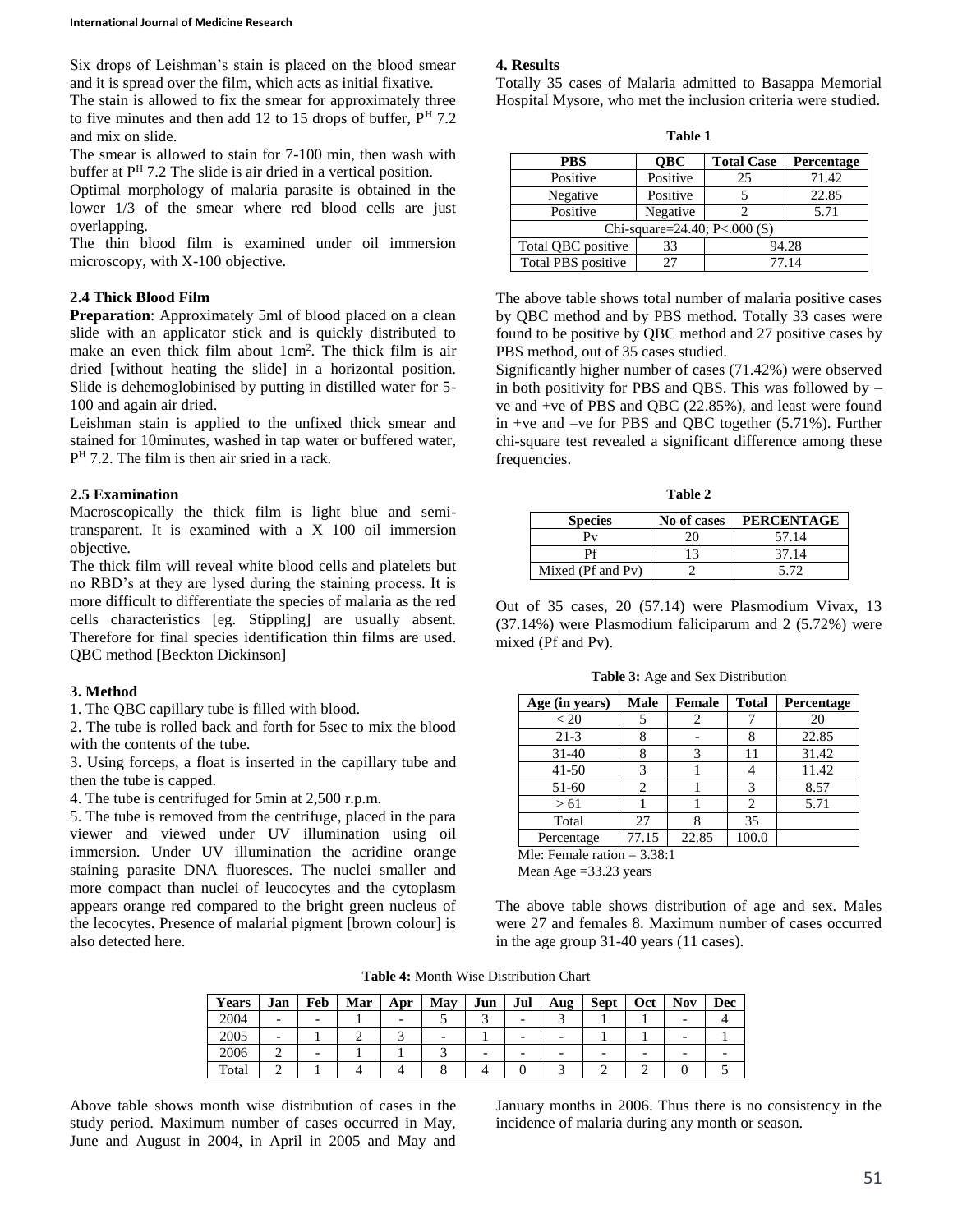In the next following tables, mixed species are not taken in to consideration, for the purpose of comparison between P.falciparum and P. Vivax species.

|                       |                | Male           | <b>Female</b>            |                      | Percentage     |
|-----------------------|----------------|----------------|--------------------------|----------------------|----------------|
| <b>Symptoms</b>       | <b>Species</b> | Number         |                          | <b>Number Number</b> | Percentage     |
| Fever                 | Pf             | 7              | 6                        | 13                   | 100            |
|                       | P <sub>V</sub> | 18             | $\overline{c}$           | 20                   | 100            |
|                       | Pf             | 7              | $\overline{\mathcal{L}}$ | 11                   | 84.61          |
| Chills/rigors         | P <sub>V</sub> | 16             | 1                        | 17                   | 85             |
|                       | Pf             | 7              | 1                        | 8                    | 61.53          |
| Sweating              | $P_V$          | 18             | $\theta$                 | 18                   | 90             |
| Headache              | Pf             | 6              | $\overline{\mathcal{L}}$ | 8                    | 61.53          |
|                       | P <sub>V</sub> | 15             | 1                        | 16                   | 80             |
|                       | Pf             | $\overline{c}$ | $\mathbf{1}$             | 3                    | 23.07          |
| Body ache             | $P_V$          | 10             | 1                        | 11                   | 55             |
|                       | Pf             | 4              | 3                        | 7                    | 53.84          |
| Vomiting              | P <sub>V</sub> | 6              | $\theta$                 | 6                    | 30             |
| Jaundice              | Pf             | $\overline{2}$ | $\theta$                 | $\overline{2}$       | 15.38          |
|                       | P <sub>V</sub> | $\overline{c}$ | $\theta$                 | $\overline{c}$       | 10             |
| Diarrhoea             | Pf             | $\overline{2}$ | $\theta$                 | $\overline{2}$       | 15.38          |
|                       | P <sub>V</sub> | 1              | $\theta$                 | 1                    | 5              |
| Anorexia              | Pf             | $\overline{2}$ | $\theta$                 | $\overline{2}$       | 15.38          |
|                       | P <sub>V</sub> | 3              | $\theta$                 | 3                    | 15             |
| Pain Abdomen          | Pf             | $\theta$       | $\theta$                 | $\theta$             | $\Omega$       |
|                       | P <sub>V</sub> | $\overline{c}$ | $\theta$                 | $\overline{c}$       | $\theta$       |
| Altered               | Pf             | $\mathbf{1}$   | $\theta$                 | $\mathbf{1}$         | 7.69           |
| Sensorium             | P <sub>V</sub> | 1              | $\Omega$                 | 1                    | 5              |
|                       | Pf             | $\overline{0}$ | $\theta$                 | $\overline{0}$       | $\theta$       |
| Joint pain            | P <sub>V</sub> | $\overline{c}$ | $\theta$                 | $\overline{2}$       | 10             |
| Loss of               | Pf             | $\theta$       | $\mathbf{1}$             | 1                    | 7.69           |
| consciousness         | P <sub>V</sub> | $\overline{0}$ | $\overline{0}$           | $\overline{0}$       | 0              |
| Cough/                | Pf             | $\overline{0}$ | $\theta$                 | $\overline{0}$       | $\overline{0}$ |
| <b>Breathlessness</b> | P <sub>V</sub> | 1              | $\theta$                 | 1                    | 5              |
| Restlessness          | Pf             | 1              | $\theta$                 | 1                    | 7.69           |
|                       | P <sub>V</sub> | $\overline{0}$ | $\overline{0}$           | $\overline{0}$       | 0              |

**Table 5:** Clinical Symptoms

Above table show various clinical symptoms.

Fever was reported in all patients, in P.falciparum 13 patients (100%) and in P.vivax 20 patients (100%). Chills and rigors were observed in 11 patients (84.61) of P.falciparum and in 17 patients (85%) of P.vivax. Sweating was the next common symptom. It was present in 8 patients (61.53%) of p.falciparum and in 18 patients (90%) of P.vivax. Headache was present in 8 patients (61.53%) of P.falciparum and in 16 patients (800%) of P.vivax.

Vomiting was present in 7 patients (53.84%) of P.falciparum and in 6 patients (30%) of P.vivax. Jaundice was seen in 2 patients (15.38%) of P.falciparum and in 2 patients (10%) of P.vivax.

Diarrhoea was present in 2 patients (15.38%) of P. falciparum and 1 patient of (5%) of P. Vivax. Anorexia was present in 2 (15.38%) patients of p. falciparum and 3 patients (15%) of P.vivax. Pain abdomen was found in 2 (10%) patients of P.vivax. one patients (7.69%) of P. falciparum and one patient (5%) of P.Vivax had altered sensorium 2 patients (10%) of P.vivax had joint pain. One patient (7.69%) of p.falciparum had loss of consciousness.

Cough/Breathlessness was seen in 1 patient (5%) of P.Vivax. Restlessness in 1 patient (7.69%) of p.falciparum.

**Table 6:** Clinical Signs

|                  |                | Male     | <b>Female</b>  |                | Percentage               |
|------------------|----------------|----------|----------------|----------------|--------------------------|
| <b>Signs</b>     | <b>Species</b> | Number   | Number         |                | <b>Number Percentage</b> |
| Pallor           | Pf             | 3        | 3              | 6              | 46.15                    |
|                  | P <sub>V</sub> | 4        | 0              | 4              | 20                       |
| <b>Icterus</b>   | Pf             | 1        | 0              | 1              | 7.69                     |
|                  | P <sub>V</sub> |          | 0              |                | 5                        |
|                  | Pf             | 0        | 1              | 1              | 7.69                     |
| Herpes liabialis | P <sub>V</sub> | 0        | 0              | 0              | 0                        |
|                  | Pf             | 4        | 0              | 4              | 30.76                    |
| Spleen           | P <sub>V</sub> | 7        | 0              | 7              | 35.0                     |
| Liver            | Pf             |          | 6              | 7              | 53.84                    |
|                  | P <sub>V</sub> |          | $\overline{c}$ | 3              | 15                       |
| Meningeal        | Pf             | 1        |                | $\mathfrak{D}$ | 15.38                    |
| signs            | P <sub>V</sub> | $\Omega$ | O              | 0              |                          |
| Convulsions      | Pf             |          |                | $\overline{c}$ | 15.38                    |
|                  | P <sub>V</sub> | 0        | O              | 0              |                          |

Above table shows clinical signs. Pallor was noticed in 6 patients (46.15%) of p. falcipuram and 4 patients (20%) of P. vivax. Icterus was seen in one patient of P.vivax (5%) and in one patient of P.falciparum (7.69%). Herpes labialis was seen in one patient (7.69%) of p. falciparum.

Spleen was palpable in 4 patients (30.76%) of P. falciparum and 7 patients (35%) of P. Vivax. Liver was enlarged in 7 patients (53.84%) of p.falciparum and in 3 patients (15%) of p.vivax meningeal signs and convulsions were present in 2 patients (15.38%) of p.falciparum.

**Table 7:** Complications

|                      |                | Male | <b>Female</b>                   |                | Percentage |
|----------------------|----------------|------|---------------------------------|----------------|------------|
| <b>Complications</b> | <b>Species</b> |      | <b>Number   Number   Number</b> |                | Percentage |
| Malarial             | Pf             |      |                                 |                | 30.76      |
| hepatitis            | P <sub>V</sub> | 0    | 0                               | O              |            |
| Cerebral             | Pf             |      |                                 | $\mathfrak{D}$ | 15.38      |
| malaria              | P <sub>V</sub> | 0    | $\mathbf{0}$                    |                |            |
| ARF                  | Pf             |      | $\left($                        |                | 7.69       |
|                      | P <sub>V</sub> | 0    | 0                               | 0              |            |
| <b>ARDS</b>          | Pf             |      |                                 |                | 7.69       |
|                      | P <sub>V</sub> | 0    | ∩                               | ∩              |            |
|                      | Pf             |      | $\mathcal{L}$                   |                | 7.69       |
| Algid malaria        | P <sub>V</sub> | 0    |                                 |                |            |
|                      | Pf             |      | 0                               |                | 7.69       |
| Hypoglycemia         | P <sub>V</sub> |      |                                 |                |            |

Above table shows various complications observed. Malarial hepatitis was present in 4 patients (30.76%) of falciparum 2 patients (15.38%) of p.falciparum had cerebral malaria as a complication. Acute renal failure was found in 1 patient (7.69%) of P.falciparum.

Acute Respiratory Distress Syndrome was found in 1 (7.69%) patient, Algid Malaria in 1 patient (7.69%) and Hypoglycemia in one patient (7.69%) of P.falciparum.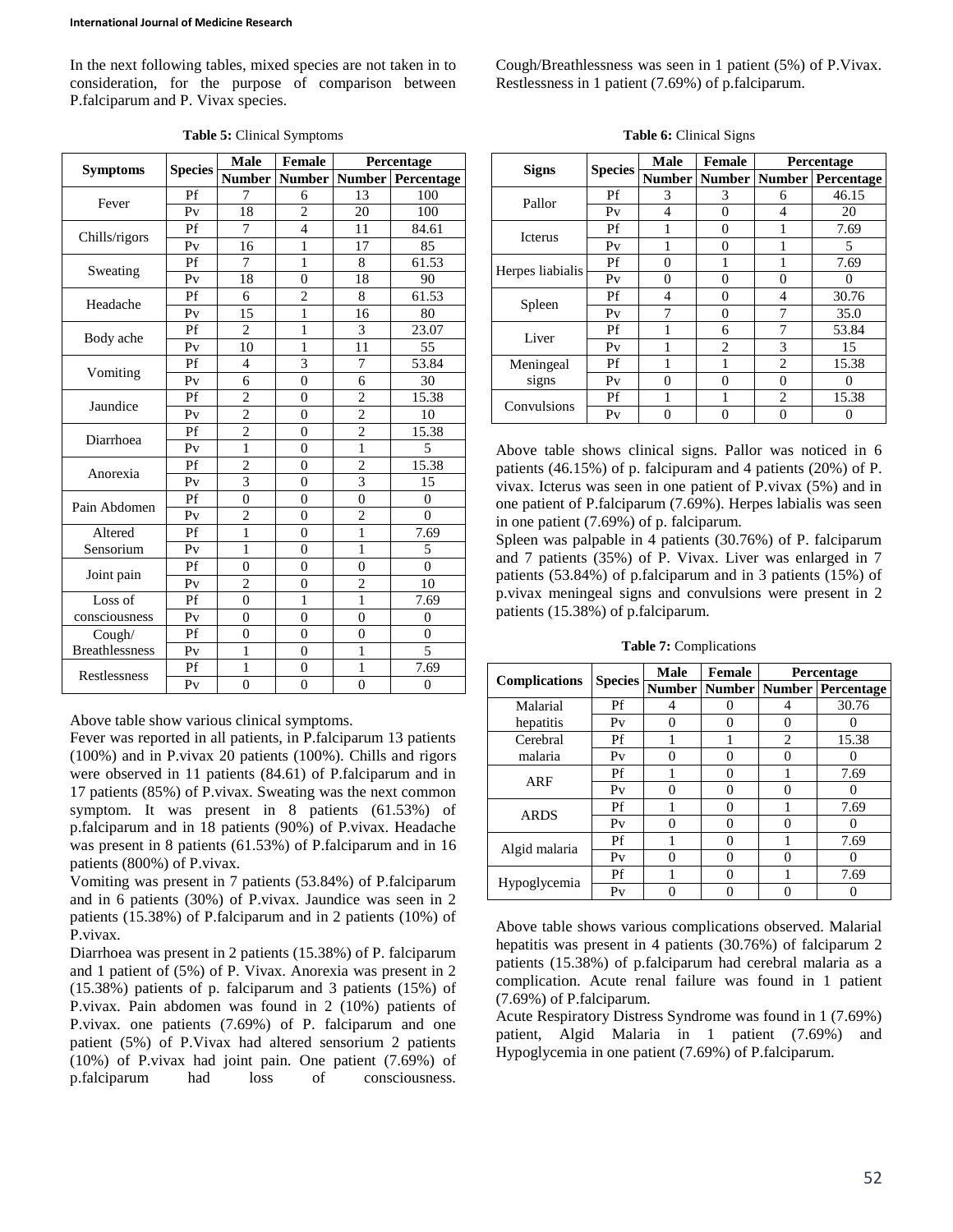|                   |                | <b>Male</b>       | Female            |                   | Percentage |
|-------------------|----------------|-------------------|-------------------|-------------------|------------|
| <b>Parameters</b> | <b>Species</b> | <b>Variations</b> | <b>Variations</b> | <b>Variations</b> | Percentage |
| H <sub>b</sub>    | Pf             |                   |                   | 2                 | 38.46      |
|                   | $P_V$          | $\overline{c}$    | $\Omega$          | $\overline{2}$    | 10         |
| TC                | Pf             |                   | $\mathfrak{D}$    | 3                 | 23.07      |
|                   | $P_V$          |                   |                   |                   | 35         |
| N                 | Pf             | 2                 |                   | 3                 | 23.07      |
|                   | $P_V$          | 5                 | 0                 | 5                 | 25         |
| L                 | Pf             |                   |                   | $\mathfrak{D}$    | 15.38      |
|                   | $P_V$          |                   | U                 |                   | 5          |
| <b>ESR</b>        | Pf             | 2                 | $\bigcap$         | $\overline{c}$    | 15.38      |
|                   | P <sub>V</sub> | 3                 |                   |                   | 20         |
| Platelets         | Pf             | $\overline{c}$    | 3                 | $\overline{5}$    | 38.46      |
|                   | $P_V$          | 8                 |                   | 8                 | 40         |

**Table 8:** Haematological Profile

**Table 9:** Haematological Profile (Mean)

| <b>Parameters</b> | <b>Species</b> | Number | Mean     | S.D.      |
|-------------------|----------------|--------|----------|-----------|
| Hb                | Pf             | 13     | 10.21    | 3.85      |
|                   | P <sub>V</sub> | 20     | 12.45    | 1.63.     |
| TC                | Pf             | 13     | 7338.46  | 3902.03   |
|                   | $P_{V}$        | 20     | 6045.00  | 3326.20   |
| N                 | Pf             | 13     | 67.0     | 13.84     |
|                   | P <sub>V</sub> | 20     | 65.1     | 14.17     |
| L                 | Pf             | 13     | 35.38    | 11.82     |
|                   | P <sub>V</sub> | 20     | 31.00    | 9.07      |
| ESR               | Pf             | 13     | 33.84    | 45.10     |
|                   | P <sub>V</sub> | 20     | 24.05    | 19.79     |
|                   | Pf             | 13     | 152780.0 | 109146.20 |
| Platelets         | $P_{V}$        | 20     | 150114.9 | 112486.03 |

Above table shows variations in haematological profile. Mean haemoglobin in P.falciparum was  $10.21 \pm 3.85$  and 4 patients (30.76%) had variations. In case of P. vivax, mean haemoglobin was  $12.45 \pm 1.63$  and 2 patients (10%) had variations.

Total Leucocyte count ranged from  $2100$  cells / mm<sup>3</sup> to 17,000 cells /mm<sup>3</sup> . Mean was 7338.46± 3902.03, in p.falciparum and  $6045 \pm 3326$ , in P.vivax. 3 patients (23.07%) of p.falciparum and 7 patients (35%) of p.vivax had variations. Mean value of Neutrophil count was  $67 \pm 13.84$ , in P. falciparum and  $65. \pm 14.17$ , in P. Vivax. 3 patients of P.falciparum and 5 patients of P.vivax had variations. Mean value of lymophyocyte count was  $35.38 \pm 11.82$ , in P.falciparum and  $31 \pm 9.07$ , in P.vivax. 2 (15.38%) patients in P.falciparum and 1 (5%) patient in P.vivax had variations. In the monocyte and eosinophil count, none had variations.

Mean value of ESR was  $33.84 \pm 45.10$ , in P.falciparum and  $24.05 \pm 19.79$ , in P.vivax 2 (15.38%) patients of p.falciparum and 4 (20%) patients of P.vivax had variations.

Mean value of thrmobocytes was  $1,52780 \pm 109146.20$ , in P.falciparum and  $1,50114.9 \pm 112486.03$ , in P.vivax. 5 patients (38.46%) of P.falciparum and 8 patients (40%) of P.Vivax had variations.

**Table 10:** Biochemical Profile

| <b>Parameter</b> | <b>Specie</b> | Male      | Female                            | Percentage |
|------------------|---------------|-----------|-----------------------------------|------------|
|                  |               | Variation |                                   |            |
|                  |               |           |                                   |            |
| Sodium           | Pf            |           |                                   | 30.76      |
|                  | Pv            |           | Variation   Variation   Percentag | 25         |
| Potassium        | Pf            |           |                                   | 15.38      |

|               | Þν    |  |       |
|---------------|-------|--|-------|
| Chloride      | Pf    |  | 30.76 |
|               | $P_V$ |  | 20    |
| <b>B.Urea</b> | Pf    |  | 15.38 |
|               | Þν    |  |       |
| S.Creat.      | Pf    |  | 23.07 |
|               | D,    |  |       |

**Table 11:** Biochemical Profile (Mean)

| <b>Parameters</b> | <b>Species</b> | Number | Mean   | S.D.  |
|-------------------|----------------|--------|--------|-------|
| Sodium            | Pf             | 13     | 135.38 | 4.48  |
|                   | P <sub>V</sub> | 20     | 136.40 | 5.65  |
|                   | Pf             | 13     | 4.02   | 0.48  |
| Potassium         | P <sub>V</sub> | 20     | 4.28   | 0.54  |
| Chloride          | Pf             | 13     | 102.69 | 5.20  |
|                   | P <sub>V</sub> | 20     | 100.80 | 4.68  |
|                   | Pf             | 13     | 25.08  | 20.97 |
| <b>B.Urea</b>     | P <sub>V</sub> | 20     | 22.80  | 6.50  |
| S.Creat.          | Pf             | 13     | 1.64   | 0.74  |
|                   | Pv             | 20     |        | 0.60  |

Mean value of Sodium was  $135.38 \pm 4.48$ , in P.falciparum and  $136.40 \pm 5.56$ , in P.Vivax. 4 (30.76%) patients of P.falciparumand 5 (25%) patients of P.vivax had variations. Mean value of Potassium was  $4.02 \pm 0.48$ , in P.falciparum and  $4.28 \pm 0.54$ , in P. Vivax, 2 (15.38%) patients of P.falciparum and 2 (10%) patients of P.vivax had variations. Mean value of Chloride was  $102.69 \pm 5.20$ , P.falciparum and 100.80 ± 4.68, in P.vivax. 4 (30.76%) patients of P.falciparum and 4 (20%) patients of P.vivax had variations. Mean value of B.urea was  $25.08 \pm 20.07$ , in P.falciparum and  $22.80 \pm 6.50$ , in P.vivax, 2 (15.38%) patients of P.falciparum had variations. Means value of S.creatinine was  $1.64 \pm 0.74$ in P.falciparum and  $1.11 \pm 0.60$  in P.vivax. 3 (23.07%) patients of P.falciparum had variations. None of the P.vivax patients had variations in B.urea and S.Creatinine.

**Table 12:** Outcome

| <b>Cases</b> | Improved | <b>Expired</b> |
|--------------|----------|----------------|
|              |          |                |
|              |          |                |

One patient (7.69%) of P.falciparum expired. All patients of P. Vivax improved.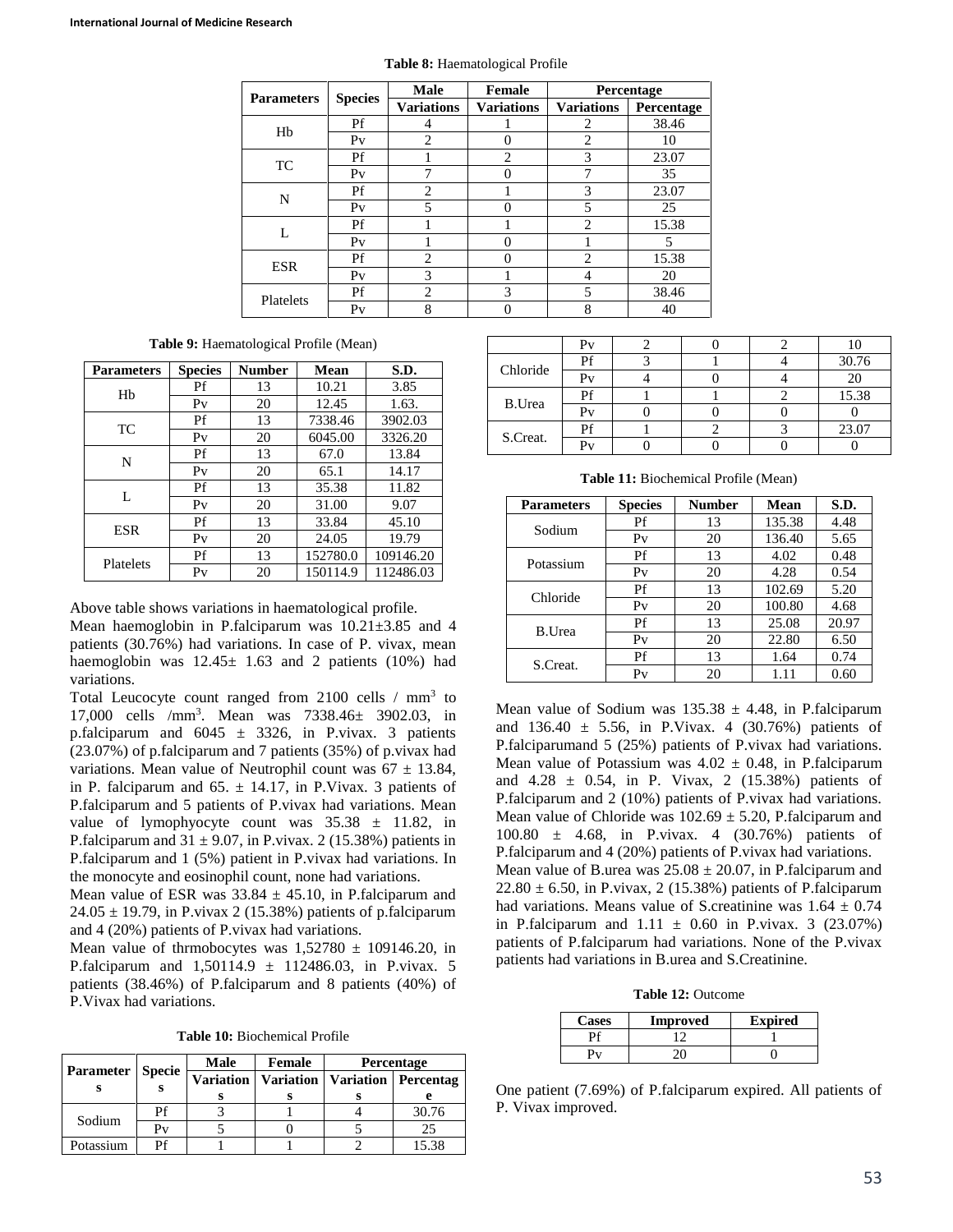# **Discussion**

Malaria should be considered as a possibility in all patients presenting with high grade intermittent fever with chills unless proved otherwise, specially when the person is hailing from endemic areas. In this, out of 35 cases of proved malaira 33 (20 cases of P.Vivax and 13 cases of P.falciparum) were studied to find out the different modes of clinical presentation, systemic complications, haematological and biochemical changes in malaria. And 2 cases (mixed species) were excluded from the study for the purpose of comparison of P. falciparum and P. Vivax.

In my study total number of smear positive cases are 27  $(77.14%)$  and QBC positive case are 33  $(94.28%)$ . This shows that conventional microscopy is limited by being highly observer dependent and even a carefully examined blood film may be negative for parasites due to previous treatment, highly synchronous infection or sequestration of parasitized RBC's in the internal organ. Similar observation was made by Tanes Singhal *et al.* [7] and Meenal Jain *et al.* [8]. In the present study, P.vivax (57.14%) cases were more than P.falciparum (37.14%). This was similar to the observation made by U.M. Jadhav *et al.* [9] and Laura M. *et al.* In Gaffer *et al.* [10] study P.falciparum cases (90.4%) were more than P.vivax (9.6%). This is because species predominate depending upon the geographic distribution and also drug resistance.

Maximum prevalence was noticed in the age group of 31-40 years, with mean age of 33.23 years. In Gaafer M. Malik *et al.* [10] study, age group affected was below 15 years. And in Richard Idro *et al.* [11] study, bimodal age peak was observed. This is because our area belongs to low endemicity zone and age shifts upwards in lower endemic areas. Also waning of immunity plays a role.

In the present study males out numbered the females. This may be because males are less covered by clothes than females, also because of their outdoor activities and women visit doctors less frequently low socioeconomic areas. These findings correlate with that of U.M. Jadhav et al. <sup>[9]</sup>.

In my study there was no correlation with the incidence of malaria and particular season. In Lulu Muhe *et al.* [12]. 30.3% of malaria occurred from April onward. In Gaafer. M. Malik et al. <sup>[10]</sup>. Study there was a peak following rainy season and in summer. This difference is probably due to the variation in the parasite density, distribution and improved vector preventive measures.

In my study fever was found in all patients (100%). It was intermittent in 20 patients (100%) of P.vivax and in 12 patients (92.23%) of P. falciparum and continuous in 1 patient (7.69%) of P.falciparum. widal test was positive and blood culture was negative. This indicates that associated infection in a proved case of malaria should always be ruled out, in any case of atypical presentation of fever. Similar observations were made by Samal K.K. *et al.* [13] All patients had received antipyretics and none of them had hyperpyrexia and did not had classical periodicity of malaria.

Herpes labialis was found in one patient (7.69%) of P. falciparum. This is similar to the study done by Maj. S. R. Mehta *et al.* [14] .

Spleen was palpable in 4(30.76%) patients of P. falciparum and in 7 (35%) patients of P.Vivax. In Hazra B R *et al.* [15] study splenomegaly was found in 40% in P. falciparum and 18.8% in P. vivax.

Icterus was present in 1 patient (7.69%) of P. falciparum and 1 (5%) patient of P. Vivax. Hepatitis was found in 4 (30.76%) patients of P.falciparum. Hepatomegaly was found in 7 (53.84%) patients of P.falciparum and 3 (15%) patients of P. Vivax. In Hazra BR *et al.* [15] study icterus was noted in 40% with P.falciparum and 9.09% with P.vivax and Hepatomegaly in 80% of P.falciparum and 63.63% of P.vivax.

Mean value of B.Urea in P.falciparum  $(25.08 \pm 20.97)$  was more than in P. Vivax  $(22.80 \pm 6.50)$ . Two  $(15.38%)$  patients had raised blood urea in P.falciparum and none in P.vivax. The mean value of S. creatinine was more in P.falciparum  $(1.64 \pm 0.74)$  than in P.Vivax  $(1.11 \pm 0.60)$ . 3 patients had raised S.creatinine in P.falciparum and none in P.vivax. The raised blood urea and S. creatinine were associated with low survival rate and required dialysis in a similar study done by Rubina Naqvi et al. <sup>[16]</sup>. In my study acute renal failure was found in one patient (7.69%) of P. falciparum. None of the patients in P.Vivax had acute renal failure. In several studies acute renal failure has occurred in both species. As in J. Prakash et al. [17] study ARF was found in 80.9% of P.falciparum and 11.7% in P. Vivax and in Rubina Naqvi *et al.* [16] study out of 124 ARF patients 121 constituted P.falciparum and only 3 were P.Vivax.

The mean value of sodium was  $135.38 \pm 4.48$  in P.falciparum and  $136.40 \pm 6.65$  in P.vivax four (30.76%) patients patients had hyponatremia in P.falciparum and five (25%) in P.vivax. None of the patients had sodium levels less than 120 mEqui./L. Thus hyponatremia was mild and got corrected after adequate hydration. This was similar to the study done by M.C. English *et al.* <sup>[18]</sup>. Many studies have shown the role of inappropriate secretion of antidiuretic harmone in hyponatremia, as in the study done by Holst. F.G et al. [19].

Mean value of Serum potassium was  $4.02 \pm 0.48$  in P.falciparum and  $4.28 \pm 0.54$  in P.vivax 2 patients (15.38%) of P. falciparum and 2 patients (10%) of P.vivax had mild hypokalemia. Mean value of Chloride was  $102.69 \pm 520$  in P. falciparum and  $100.08 \pm 4.68$  in P.vivax. 4 patients (30.76%) in P.falciparum and 4 patients (20%) in P.vivax had hypochloremia.

In my study, the mean duration of the hospital stay of P.Vivax cases was 4.5 days compared to 7.5 days in P.falciparum. Out of 13 cases of P.falciparum, one patient (7.69%) with multi organ failure expired. Overall mortality in my study was 3.03% and the morbidity and mortality was more in P.falciparum cases compared to P.vivax.

# **Conclusion**

- Malaria is the most common disorder in this country presenting with febrile illness and varied clinical manifestrations, with multisystem involvement.
- QBC method was found more sensitive in diagnosing malaria cases, compared to microscopy method.
- In both P.falciparum and P.vivax the predominant clinical symptoms were fever, chills and rigors, sweating, headache, bodyache and vomiting.
- Altered sensorium, loss of consciousness, restlessness were more common in P.falciparum than P.vivax.
- Pallor, heapatomegaly were common clinical signs in P.falciparum than in P.vivax. meningeal signs and convulsions were confined to P.falciparum. splenomegaly was more common in P.vivax than in P.falciparum